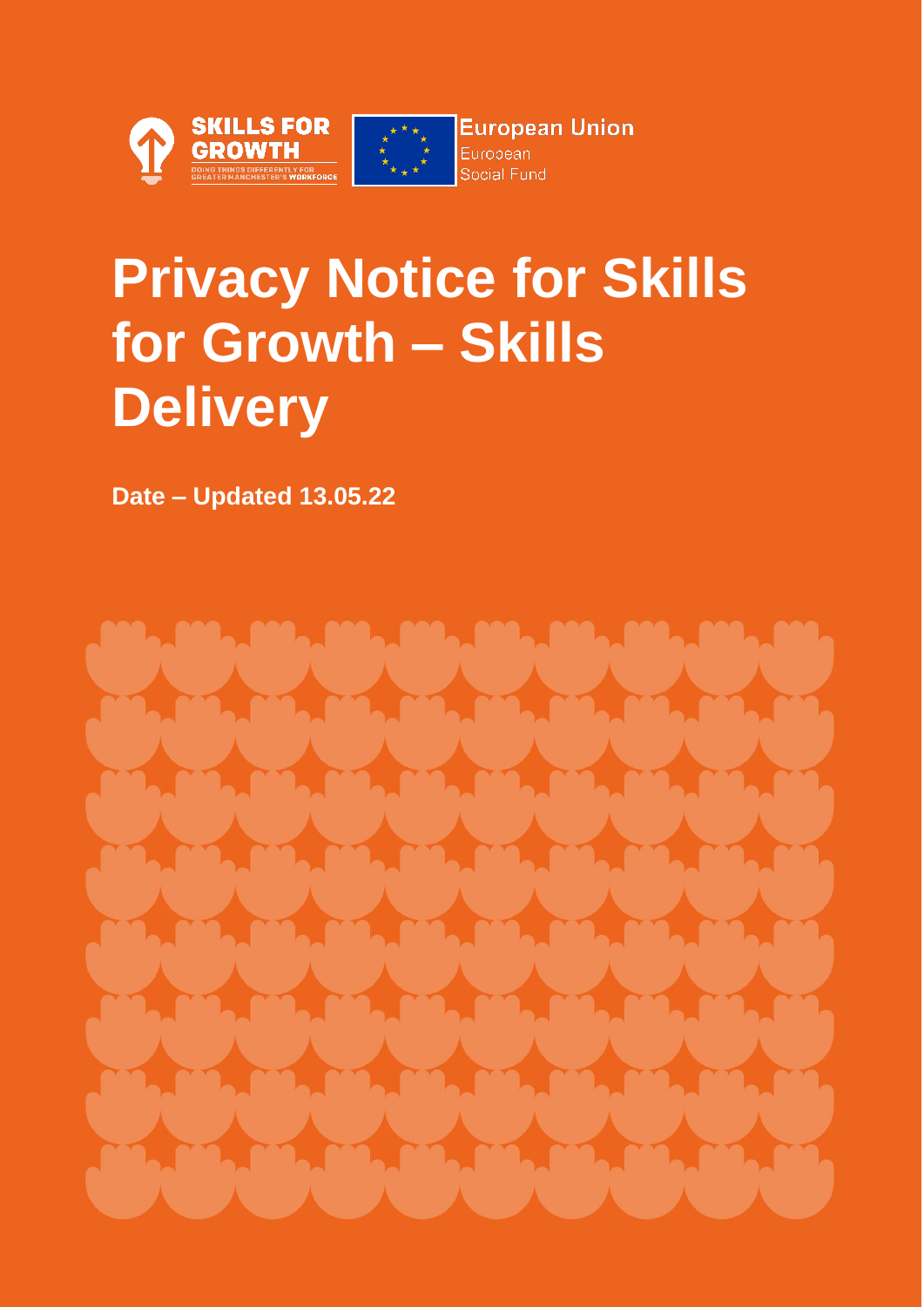| Data controller:                   | Greater Manchester Combined Authority,         |
|------------------------------------|------------------------------------------------|
|                                    | Churchgate House, 56 Oxford Street, Manchester |
|                                    | <b>M1 6EU</b>                                  |
|                                    |                                                |
| <b>ICO registration reference:</b> | Z5119967                                       |
|                                    |                                                |
| <b>Customer enquiries contact</b>  | officeofdpo@greatermanchester-ca.gov.uk        |
| details:                           |                                                |
|                                    |                                                |
| <b>Data Protection Officer:</b>    | Phillipa Nazari, Greater Manchester Combined   |
|                                    |                                                |
|                                    | Authority                                      |
|                                    |                                                |

#### **PRIVACY NOTICE FOR SKILLS FOR GROWTH – SKILLS DELIVERY**

#### **1. Who we are**

The Greater Manchester Combined Authority (GMCA) is made up of the ten Greater Manchester councils (Bolton, Bury, Manchester, Oldham, Rochdale, Salford, Stockport, Tameside, Trafford and Wigan) and the Mayor of Greater Manchester.

The Skills for Growth programme has been designed by the GMCA to address occupational skills gaps identified from employers, who have continually highlighted that they cannot find the technical skills in Greater Manchester required to support and grow their businesses. In response, Greater Manchester has secured approximately £42million from the [European Social Fund](https://www.gov.uk/government/collections/sfa-european-social-fund) (ESF) to deliver a three year programme aiming to support more than 25,000 individuals (Skills Delivery) and over 3,000 businesses (SME Skills Support).

This privacy notice is for individuals who are thinking about enrolling, or have enrolled, on a training course funded by the Skills for Growth programme. It outlines the personal data we need to collect from you, how we will handle it and your rights under the data protection legislation.

There is a separate privacy notice, provided by the Growth Company, for businesses using the services provided as part of Skills for Growth – SME Skills Support: [Privacy](https://tgc-skillsforgrowth-prod.azurewebsites.net/privacy-policy-1/)  [policy Skills for Growth SME](https://tgc-skillsforgrowth-prod.azurewebsites.net/privacy-policy-1/)

The Skills for Growth programme activities align with the general strategic Greater Manchester priorities around supporting business growth and delivering an integrated approach to employment and skills. In addition, it will support providers of education, employment, and training to better meet the needs of residents and employers through the creation of new partnerships and innovative methods of delivery. Further information about the programme is provided on our website, which is updated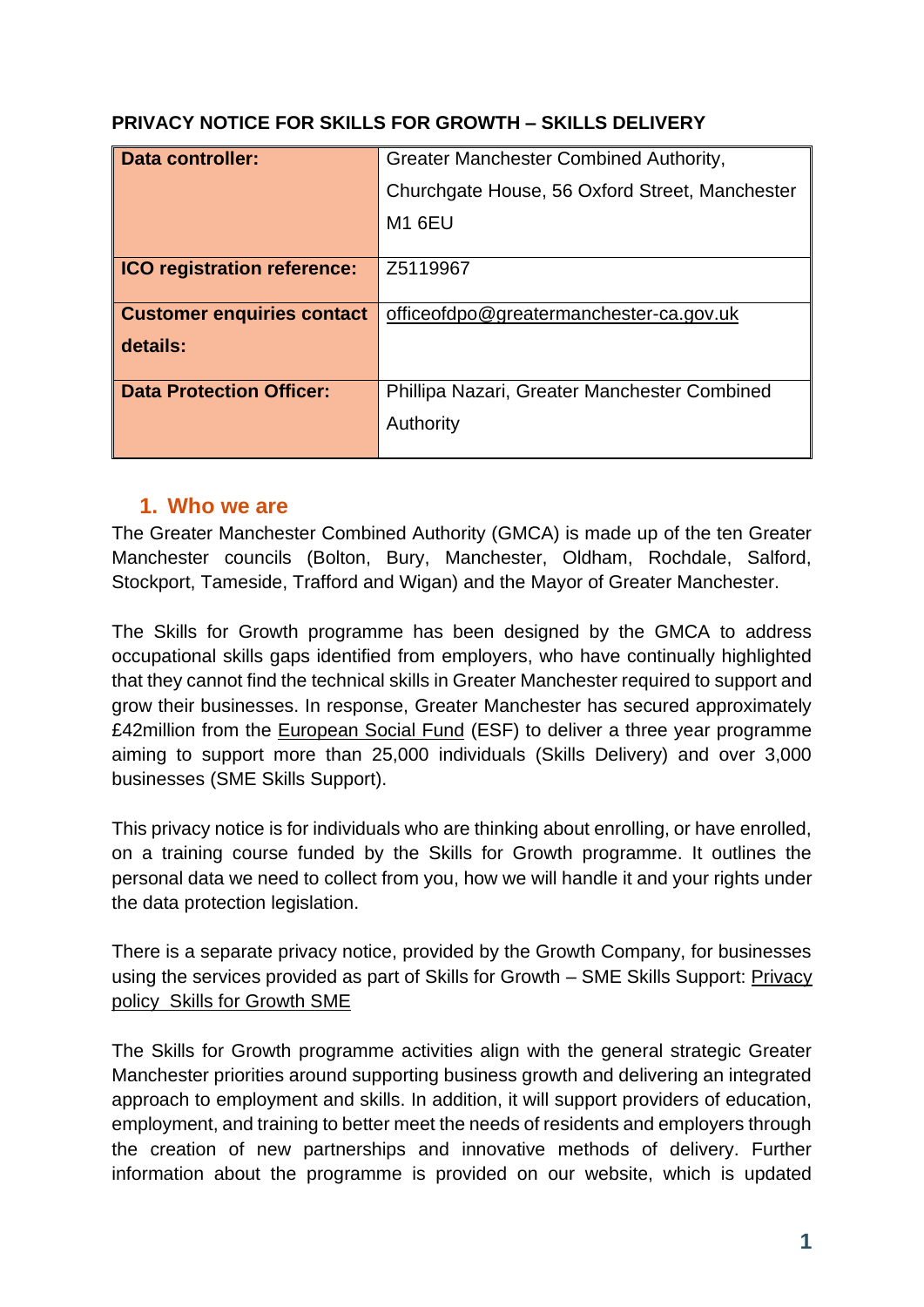regularly as the programme evolves: Skills for Growth - [Greater Manchester Combined](https://greatermanchester-ca.gov.uk/what-we-do/work-and-skills/skills-for-growth/)  [Authority \(greatermanchester-ca.gov.uk\)](https://greatermanchester-ca.gov.uk/what-we-do/work-and-skills/skills-for-growth/)

## **2. What information we collect**

During enrolment and throughout the Skills for Growth programme, the GMCA needs to collect the following personal data from learners.

- Name (including Forename and Surname)
- Email Address
- Address (including postcode)
- Telephone number
- Date of Birth
- Gender
- Ethnicity
- National Insurance Number
- Employment status/ labour market status
- Employment details
- Education Background (including basic skills level, highest education attainment, last engagement in education)
- Household situation
- Disability status and health conditions
- Recipient of benefits
- Information on programme (qualification, hours of learning undertaking, start and end date of programme)
- End of course information (improved skills, qualification or employment status, progressed from the programme)

When enrolling on a course, learners are also required to present identity documents, such as their Passport, Driving Licence or Birth Certificate. These are used to confirm identity and check eligibility for the training course. Details from the documentation are recorded (e.g. Passport Number and expiry date) but full copies are not collected.

## **3. How we collect your information and who we will share it with**

To deliver training courses funded by the Skills for Growth programme, the GMCA has partnered with various Skills Delivery Partners. These Skills Delivery Partners are responsible for collecting the information listed above and sharing it with the GMCA. We use it to administer the programme, which includes sharing specified data with the Department for Work and Pensions (who are responsible for the European Social Fund in the UK). Collection and sharing of specific data with the DWP is necessary to ensure funding payments from the ESF.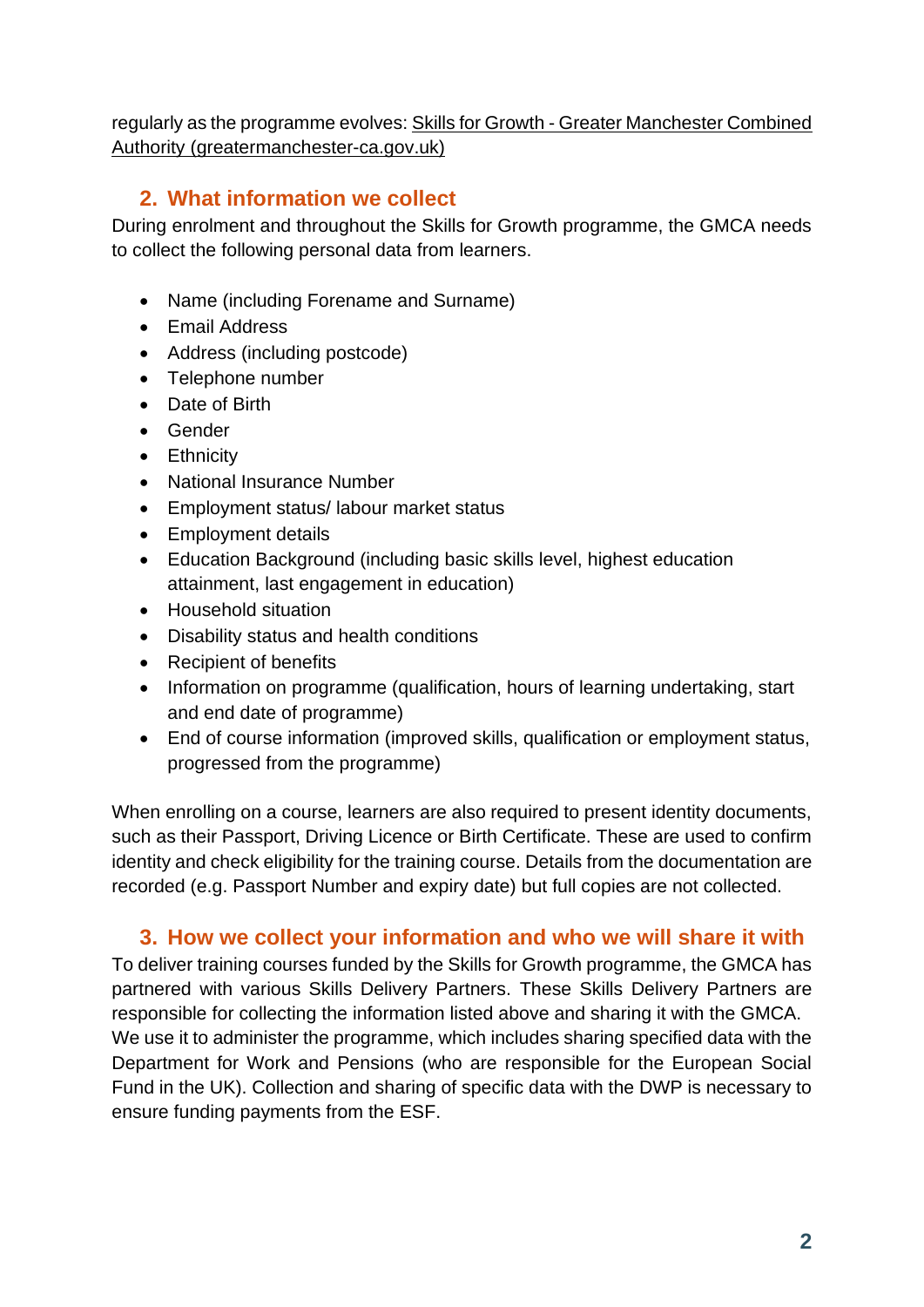Skills Delivery Partners are continually being procured throughout the programme. A list of current providers can be requested from: [skillsforgrowth@greatermanchester](mailto:skillsforgrowth@greatermanchester-ca.gov.uk)[ca.gov.uk](mailto:skillsforgrowth@greatermanchester-ca.gov.uk)

Further guidance on the European Social Fund, why the DWP needs personal information and how they handle it is provided at: [How the European Social Fund is](https://www.skillsforgrowthsme.co.uk/media/1157/how-the-european-social-fund-is-helping-you-esf-2020-0820.pdf)  [helping you \(skillsforgrowthsme.co.uk\)](https://www.skillsforgrowthsme.co.uk/media/1157/how-the-european-social-fund-is-helping-you-esf-2020-0820.pdf)

We have also commissioned York Consulting as our Evaluation Partner, who help us to evaluate the impacts of the programme. We share certain information about learners with York Consulting to support this research. If you give your consent when registering for a training course, they may contact you to request additional information via focus groups, telephone interviews or feedback forms. Supporting the GMCA with this evaluation research has many benefits and your participation with the additional contact is greatly appreciated.

# **4. Who is the Data Controller for personal data collected as part of the Skills for Growth programme**

The GMCA is the Data Controller for the personal data listed above. Our Skills Delivery Partners collect this on our behalf, acting as our Data Processor. York Consulting is also our Data Processor, acting on our behalf to evaluate the programme.

In some circumstances, our Skills Delivery Partners may need to collect additional information from you in relation to a training course they provide. If it was not a requirement of our contract with them, the Skills Delivery Partner is the Data Controller for such additional information. This includes any feedback they request from you on delivery of the training course, which they collect for their own continuous improvement purposes.

The Department for Work and Pensions is an independent Data Controller for personal data we share with them to ensure funding payments from the ESF.

## **5. Our lawful basis for processing your personal data**

For processing personal data our lawful basis is:

Article 6 1(e) processing is necessary for the performance of a task carried out in the public interest or in the exercise of official authority vested in the controller

For processing special category data our lawful basis is:

Article 9 2(g) processing is necessary for the reasons of substantial public interest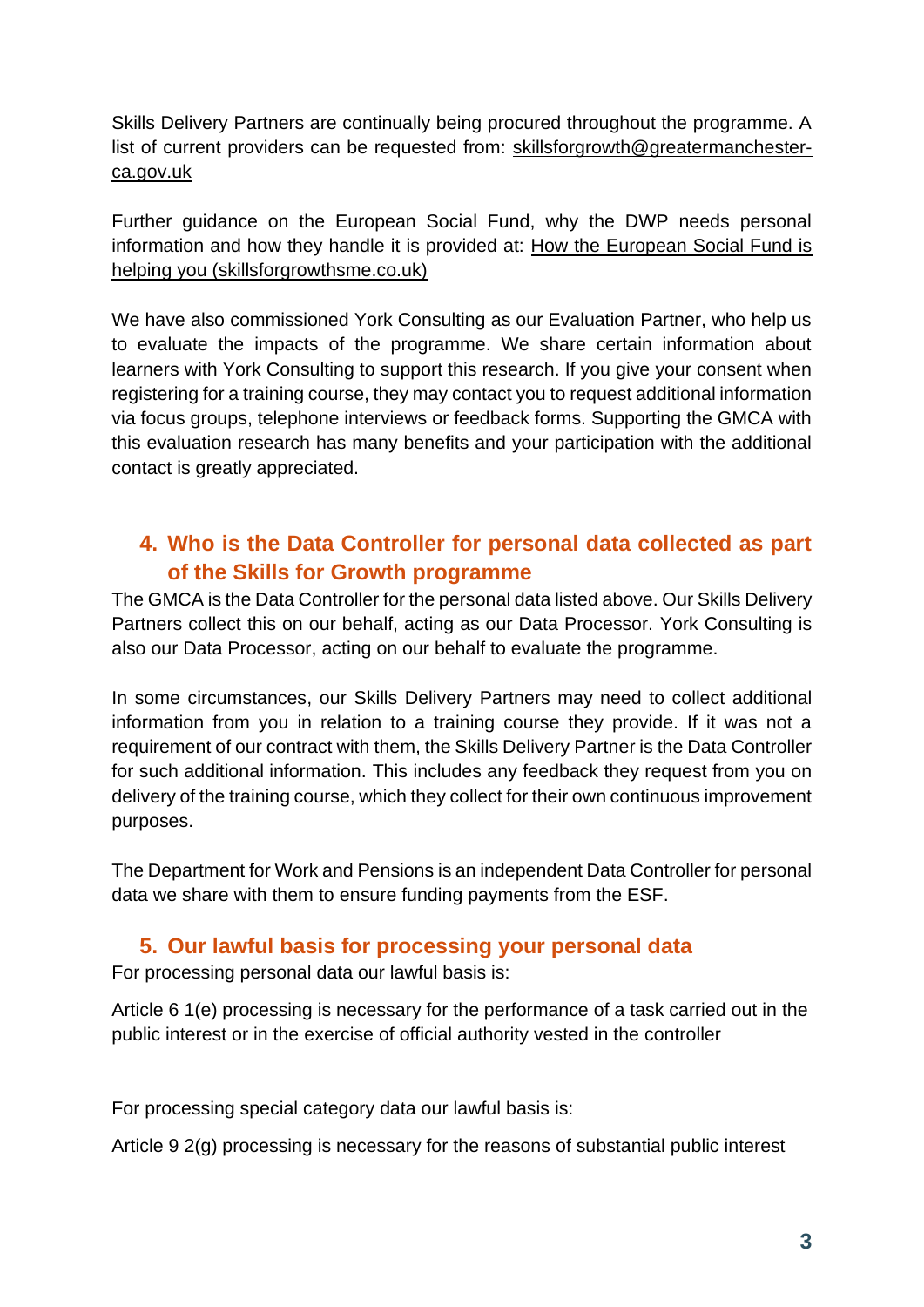The information we collect is used to ensure that the GMCA is meeting its contractual requirements under European Social Fund and that we can evidence compliance. The information is also used to ensure that GMCA can evaluate the impact of the programme, to ensure the funding is being used in the best interests of the residents and business within Greater Manchester.

## **6. How we ensure the security of your personal data**

The GMCA is committed to the security of your personal information. We aim to ensure that we have appropriate physical, technical, and organisational controls in place to protect all personal data we collect or receive. For example, ensuring our network is protected and monitored. All our employees receive training on how to handle personal data securely.

Where we use external companies to collect or process data on our behalf, we carry out comprehensive checks before we work with them and ensure that contracts are in place that set out our expectations and requirements.

#### **7. How long we will keep your information**

The European Social Fund funding requirements state that all electronic and paperbased documents must be stored for 10 years after the closing of the programme in 2023. The GMCA will comply with this requirement.

# **8. Your information rights**

The GMCA must comply with the UK General Data Protection Regulations (GDPR) and the Data Protection Act 2018.

Under data protection law, your rights include:

**Your right of access** - You have the right to ask us for copies of your personal information.

**Your right to rectification** - You have the right to ask us to rectify information you think is inaccurate. You also have the right to ask us to complete information you think is incomplete.

**Your right to erasure** - You have the right to ask us to erase your personal information in certain circumstances.

**Your right to restriction of processing** - You have the right to ask us to restrict the processing of your information in certain circumstances.

**Your right to object to processing** - You have the right to object to the processing of your personal data in certain circumstances.

**Your right to data portability** - You have the right to ask that we transfer the information you gave us to another organisation, or to you, in certain circumstances.

You are not required to pay any charge for exercising your rights. If you make a request, we have one month to respond to you.